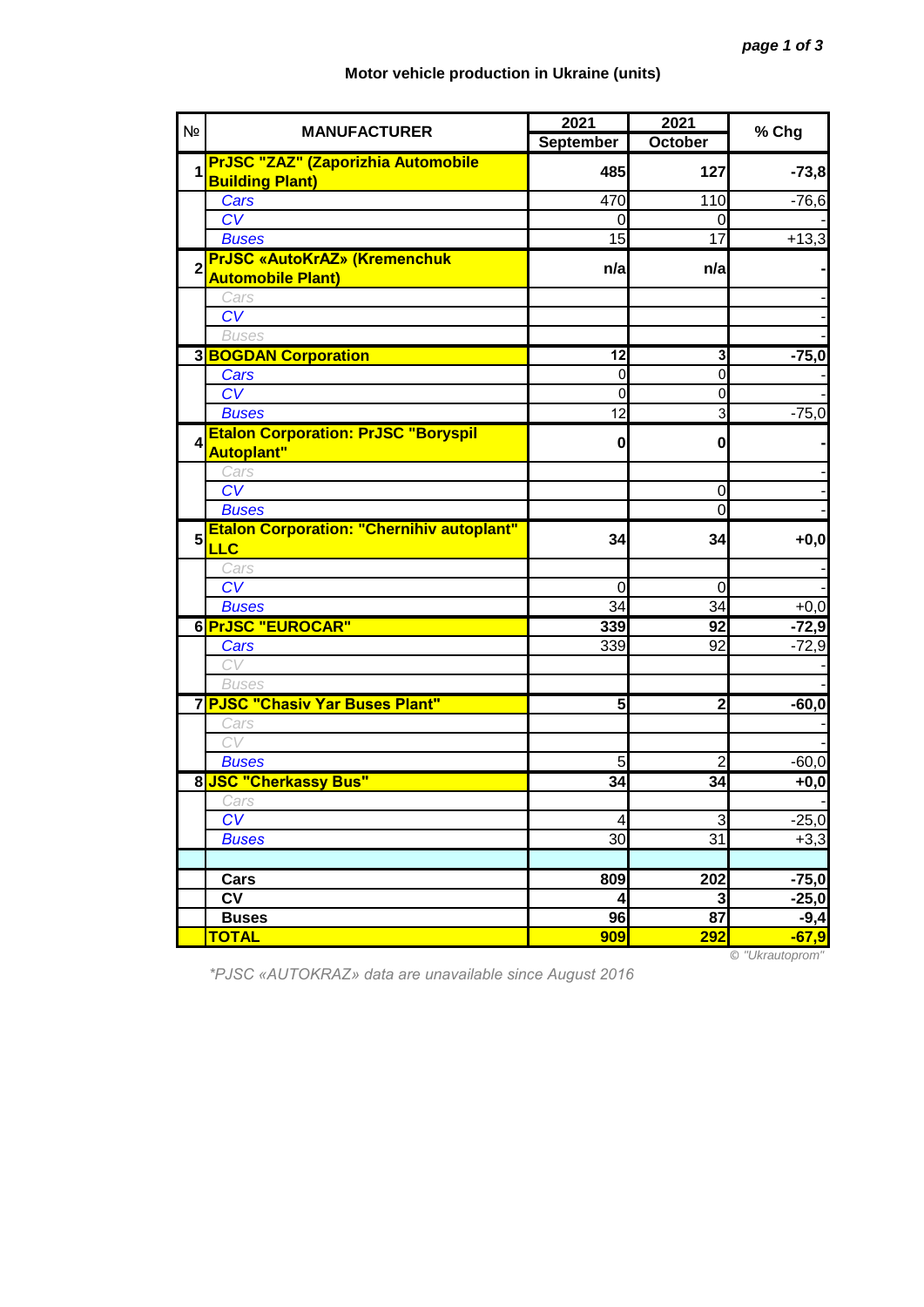## **Motor vehicle production in Ukraine (units)**

| N <sub>2</sub>          | <b>MANUFACTURER</b>                                                 | 2020            | 2021            | % Chg   |
|-------------------------|---------------------------------------------------------------------|-----------------|-----------------|---------|
|                         |                                                                     | <b>October</b>  | October         | 21/20   |
| 1                       | <b>PrJSC "ZAZ" (Zaporizhia Automobile</b><br><b>Building Plant)</b> | 188             | 127             | $-32,4$ |
|                         | Cars                                                                | 178             | 110             | $-38,2$ |
|                         | CV                                                                  | 0               | 0               |         |
|                         | <b>Buses</b>                                                        | 10              | $\overline{17}$ | $+70,0$ |
| $\overline{2}$          | <b>PrJSC «AutoKrAZ» (Kremenchuk</b><br><b>Automobile Plant)</b>     | n/a             | n/a             |         |
|                         | Cars                                                                |                 |                 |         |
|                         | CV                                                                  |                 |                 |         |
|                         | <b>Buses</b>                                                        |                 |                 |         |
|                         | <b>3 BOGDAN Corporation</b>                                         | 12              | 3               | $-75,0$ |
|                         | Cars                                                                | 0               | $\mathbf 0$     |         |
|                         | CV                                                                  | 0               | $\mathbf 0$     |         |
|                         | <b>Buses</b>                                                        | 12              | 3               | $-75,0$ |
| $\overline{\mathbf{A}}$ | <b>Etalon Corporation: PrJSC "Boryspil</b><br><b>Autoplant"</b>     | $\mathbf{0}$    | $\mathbf{0}$    |         |
|                         | Cars                                                                |                 |                 |         |
|                         | CV                                                                  | 0               | $\mathbf 0$     |         |
|                         | <b>Buses</b>                                                        | $\overline{0}$  | O               |         |
| 5                       | <b>Etalon Corporation: "Chernihiv autoplant"</b><br><b>LLC</b>      | 22              | 34              | $+54,5$ |
|                         | Cars                                                                |                 |                 |         |
|                         | $\overline{\text{CV}}$                                              | 0               | 0               |         |
|                         | <b>Buses</b>                                                        | 22              | 34              | $+54,5$ |
|                         | 6 PrJSC "EUROCAR"                                                   | 428             | 92              | $-78,5$ |
|                         | Cars                                                                | 428             | 92              | $-78,5$ |
|                         | CV                                                                  |                 |                 |         |
|                         | <b>Buses</b>                                                        |                 |                 |         |
|                         | 7 PJSC "Chasiv Yar Buses Plant"                                     | 4               | $\mathbf{2}$    | $-50,0$ |
|                         | Cars                                                                |                 |                 |         |
|                         | CV                                                                  |                 |                 |         |
|                         | <b>Buses</b>                                                        | 4               | $\overline{c}$  | $-50,0$ |
|                         | 8 JSC "Cherkassy Bus"                                               | 33              | 34              | $+3,0$  |
|                         | Cars                                                                |                 |                 |         |
|                         | CV                                                                  | 4               | 3               | $-25,0$ |
|                         | <b>Buses</b>                                                        | 29              | 31              | $+6,9$  |
|                         |                                                                     |                 |                 |         |
|                         | Cars                                                                | 606             | 202             | $-66,7$ |
|                         | <b>CV</b>                                                           | 4               | 3               | $-25,0$ |
|                         | <b>Buses</b>                                                        | $\overline{77}$ | 87              | $+13,0$ |
|                         | <b>TOTAL</b>                                                        | 687             | <b>292</b>      | $-57,5$ |

*\*PJSC «AUTOKRAZ» data are unavailable since August 2016*

© *"Ukrautoprom"*